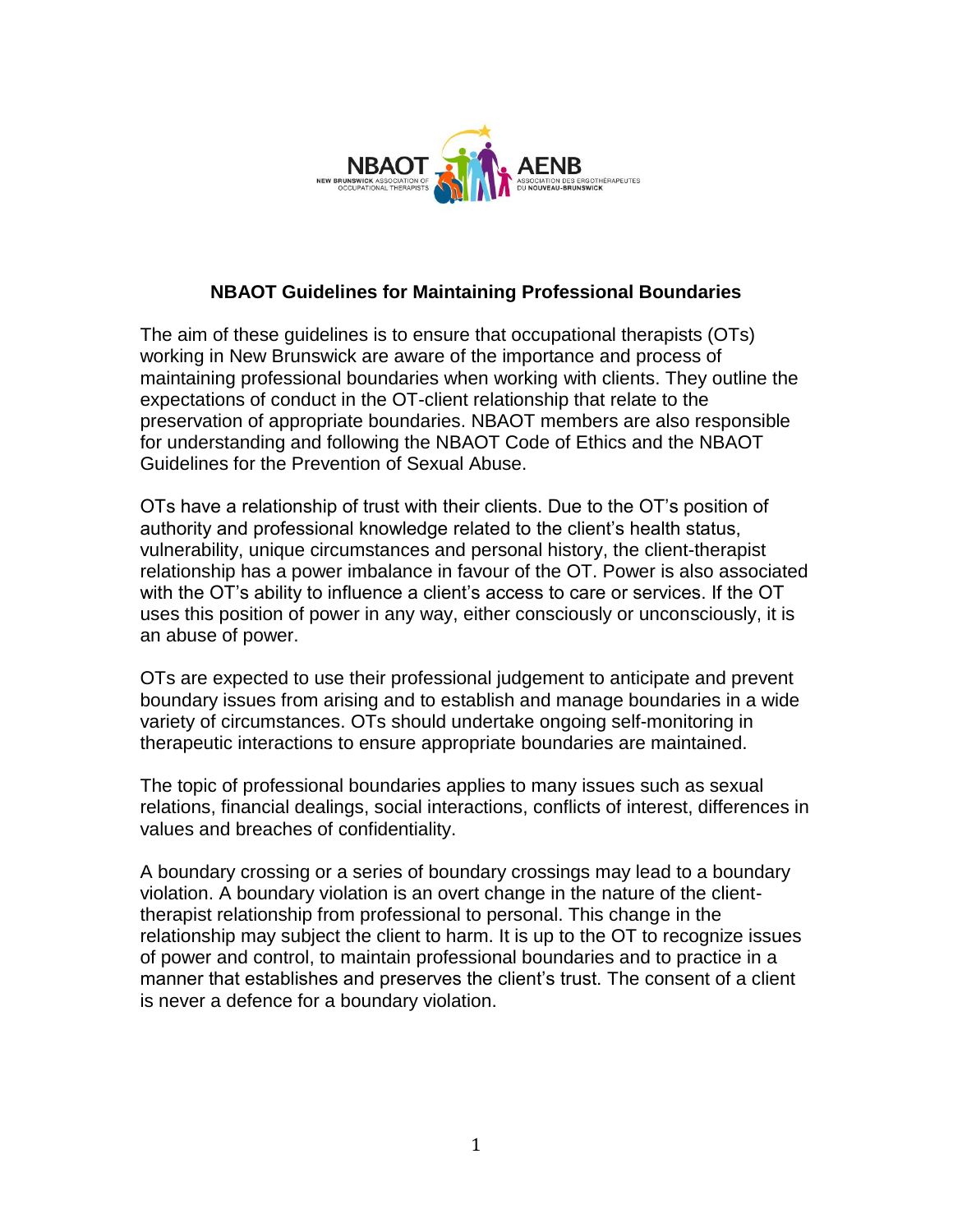## **DEFINITIONS**

Professional boundary – a boundary is the demarcation separating a professional relationship with a client from one that is personal.

Professional boundary crossing – a boundary crossing is a behaviour in a relationship that may compromise the therapeutic relationship with the client or an intentional brief excursion over the line with return to established limits Professional boundary violation – a boundary violation occurs when the nature of the client-therapist relationship moves from professional to personal. It includes harm or potential harm to the client.

Conflict of interest – a conflict of interest arises when the OT has a relationship or interest that could be seen as improperly influencing the OT's professional judgement or ability to act in the best interest of the client. Conflicts may be potential, perceived or real.

Dual relationship – occurs when an OT enters into both a personal and a professional relationship with an individual (e.g. when an OT treats a friend, family member, partner or spouse).

# **Application of the Guidelines for Maintaining Professional Boundaries**

The following guidelines describe the minimum expectation for OTs in the maintenance of professional boundaries. The performance indicators listed below each guideline describe more specific behaviours that demonstrate the guideline has been followed. It is expected that OTs will use their clinical judgement to determine how best to meet client needs in accordance with the guidelines of the profession.

Specific Guidelines with Performance Indicators:

1. Foster therapeutic relationships

#### **As related to professional boundaries, the OT will foster therapeutic relationships with clients in a transparent, ethical, client-centered manner with respect for diversity of beliefs, uniqueness, values and interests.**

## Performance Indicators

The OT will:

- a) assume responsibility for anticipating, establishing, maintaining and communicating appropriate professional boundaries with the client;
- b) recognize the position of power the OT has over the client within the therapeutic relationship;
- c) respect the uniqueness and diversity of each client, taking into account such things as the client's capacity, beliefs, values, choices, religion, lifestyle, socioeconomic status, and culture;
- d) not allow his or her own values or beliefs to adversely affect the client-therapist relationship;
- e) recognize his or her own personal needs and values as they affect the client-therapist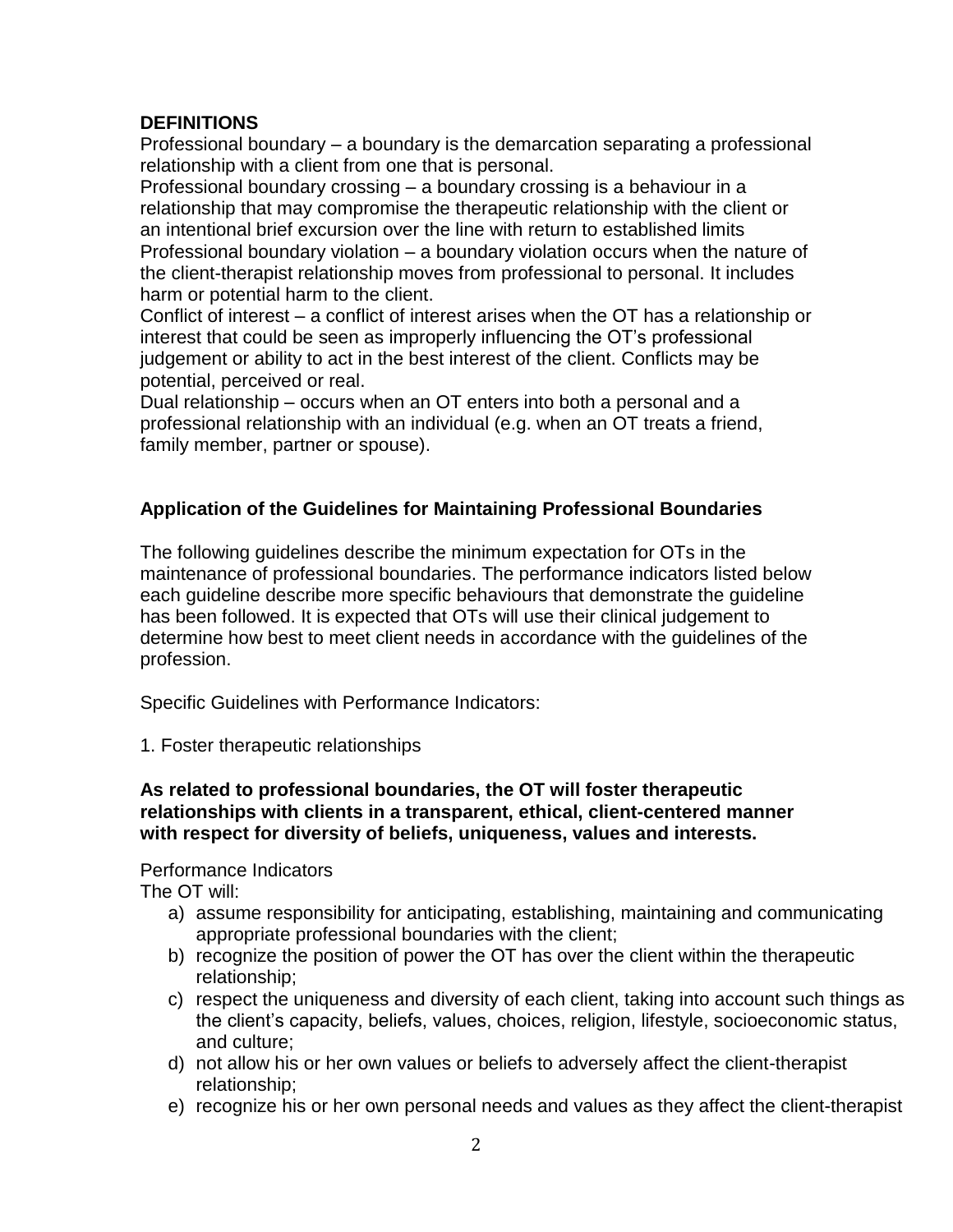relationship due to the authority vested in the OT;

- f) not exploit relationships for any form of non-therapeutic or personal gain, benefit or advantage.
- 2. Recognizing professional boundary issues

## **The OT will take action to recognize potential professional boundary issues.**

Performance Indicators

The OT will:

- a) acknowledge that there are circumstances where it is never acceptable to cross a professional boundary (e.g. entering into a sexual relationship with a current client). Refer to the NBAOT Guidelines for Preventing Sexual Abuse.
- b) recognize types of professional boundary crossings and violations and situations that may lead to them;
- c) recognize the implications professional boundary violations have for clients and for the public's perception of the profession;
- d) recognize any personal beliefs, opinions, or values that may affect the OT's ability to meet the client's needs (e.g. beliefs regarding race, sexual orientation or nationality);
- e) recognize any personal or professional risk factors that may make the OT vulnerable to boundary crossings or violations (e.g. his or her own physical or mental health, personal stressors or lack of knowledge about professional boundaries);
- f) recognize situations that may involve any direct or indirect benefit (e.g. personal, professional, political, academic, financial or material benefits) to the OT that could reasonably influence professional judgement, competence or objectivity;
- g) monitor the OT's own warning signs and psychological, emotional and physical reactions that may indicate an emerging professional boundary issue, such as:
	- selecting a client based on looks, age or social standing
	- disclosing information about his or her personal situation when not with the intent of benefiting the client or the therapeutic relationship
	- being preoccupied with the client's social life outside the therapeutic relationship
	- looking forward to physical contact with the client and feeling betrayed if the client pulls back
	- dressing differently for specific clients
	- experiencing discomfort or defensiveness when discussing or documenting client interactions
	- receiving feedback that others perceive potential professional boundary issues with the client;
- h) monitor the client and the therapeutic relationship for warning signs that may indicate an emerging professional boundary issue, such as the client:
	- discovering a dual relationship during the course of treatment
	- pulling away when touched neutrally or indicating jealousy regarding physical contact
	- disclosing more personal information than necessary
	- inviting the OT to social or personal events or to be friends on social media platforms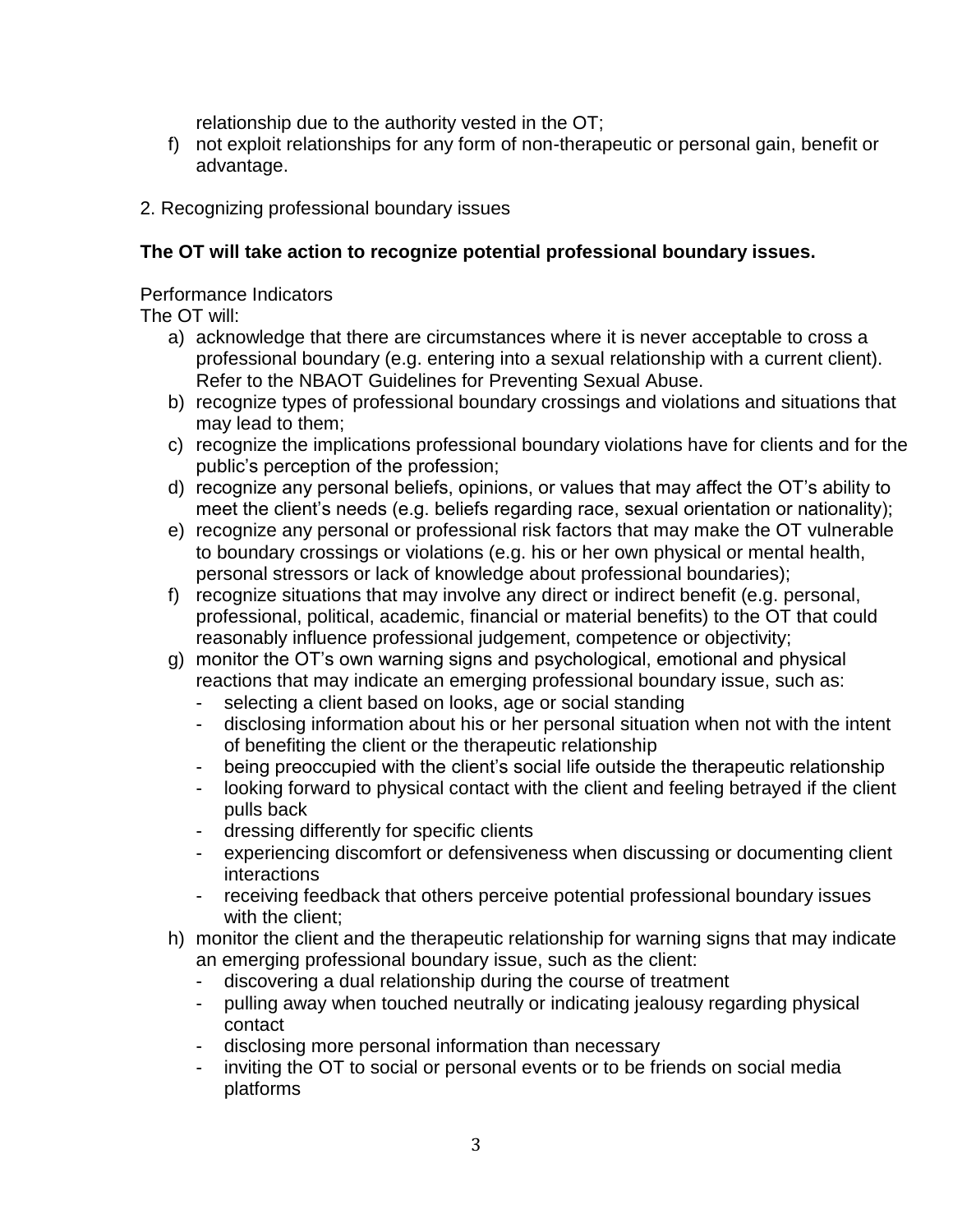- appearing to be sexually attracted to the OT;
- i) recognize any potential professional boundary risks within the OT's practice context (e.g. providing sexual education, supporting self-care activities, working with clients with generational or cultural differences or working in a small, rural or remote location);
- j) consider feedback from others who may perceive a professional boundary issue;
- k) seek proper advice when uncertain whether there is a professional boundary issue;
- l) review workplace policies and procedures related to professional boundaries.

#### 3. Preventing professional boundary Issues

#### **The occupational therapist will take necessary actions and precautions to prevent or avoid boundary crossings and boundary violations.**

#### Performance Indicators

The OT will:

- a) establish, maintain and communicate professional boundaries with the client, his or her family, and other stakeholders in both clinical and nonclinical settings;
- b) advise the client that his or her consent does not make a boundary violation permissible;
- c) provide the client with information on alternative options for receiving occupational therapy services in circumstances that have a potential for professional boundary issues;
- d) modify the practice setting or therapeutic approach to minimize any identified or emerging professional boundary concerns (e.g. ask the client whether he or she would like to invite a family member to attend, drape the client appropriately, dress appropriately, provide therapeutic rationale if offering services outside traditional practice settings, or create private professional treatment spaces);
- e) touch clients in a therapeutic manner only, after reconfirming consent;
- f) avoid special or discriminatory treatment towards a particular client or organization, such as:
	- preferentially scheduling client appointments,
	- billing irregularly (e.g. offering variable rates or bartering or exchanging health care services for services provided by the client);
	- providing personal telephone numbers or other means of nonprofessional contact (e.g. personal social media pages or email addresses);
		- receiving or exchanging gifts;
		- competing for clients activities that do not fall within the therapeutic

relationship;

- g) not exploit therapeutic relationships or the OT's professional status for any form of nontherapeutic or personal gain, benefit, or advantage. This includes obtaining access to privileged information or knowledge the OT received in working with the client or organization.
- h) avoid participating in activities or establishing therapeutic relationships where the OT's objectivity, judgement, or competence could be impaired because of his or her present or previous familial, social, sexual, emotional, financial, supervisory, political,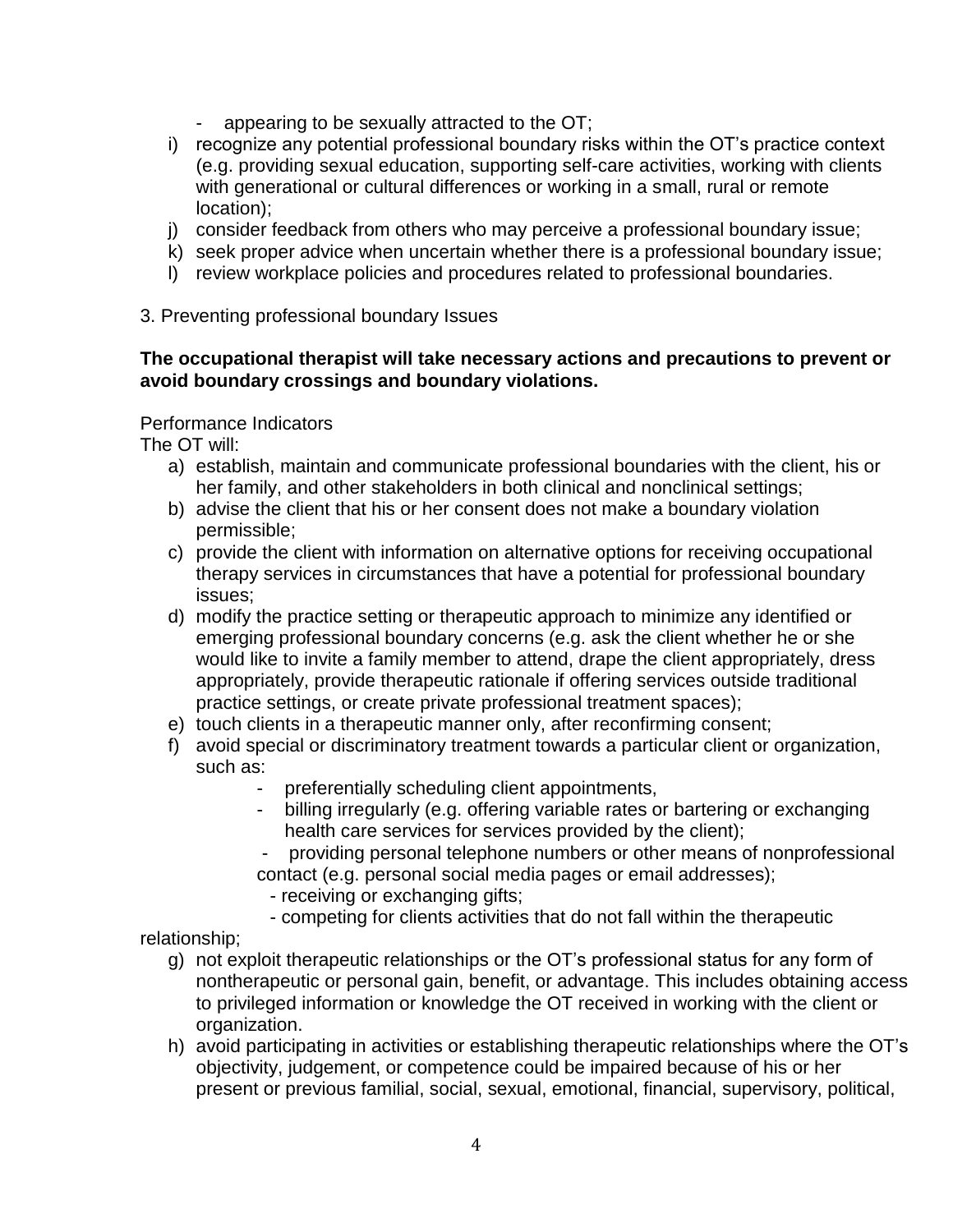administrative, or legal relationships. For example, avoid entering into dual relationships with his or her own partner, past romantic partners, family members and friends, except in emergency or unavoidable situations, such as can occur when working in small, rural or remote communities.

- i) never enter into nontherapeutic relationships that could adversely affect an existing therapeutic relationship, or otherwise compromise the OT's objectivity, judgement or competence. Examples include entering into nontherapeutic relationships with any of the following:
	- a current client
	- a former client, unless it can be established that sufficient time has passed since the professional relationship ended and that it will not be reestablished. If the care provided involves an especially vulnerable client, the OT should never enter into a personal relationship with the client
	- a client's parent, a colleague's client, or a client receiving care in the same service or area of practice
- j) provide colleagues with feedback if professional boundary issues or potential for such issues are identified;
- k) apply any workplace policies and procedures related to professional boundaries
- l) seek proper guidance if there are concerns about professional boundaries.

#### 4. Managing Professional Boundary Issues

#### **The occupational therapist will manage and address any identified professional boundary crossings and violations.**

#### Performance Indicators

The OT will:

- a) accept boundaries for boundary crossing and violations as they occur;
- b) seek proper assistance as required;
- c) discuss any identified professional boundary issues or concerns with the client (e.g. those encountered when entering into an unavoidable dual relationship);
- d) clarify roles and set or reestablish professional boundaries, if possible;
- e) obtain and revisit informed consent, acknowledging that there are circumstances when it is never acceptable to cross a professional boundary despite the client's consent;
- f) document the circumstances, an account of why a dual relationship is unavoidable (if applicable), precautions taken, plan, client reactions, and informed consent process;
- g) where there is a potential or actual professional boundary issue that cannot be adequately resolved, arrange for care by another OT or appropriate health care professional, and end the client relationship, ensuring that the client is not adversely affected during this process;
- h) follow duty to report procedures where there are reasonable grounds to believe that an OT or other health professional has abused a client